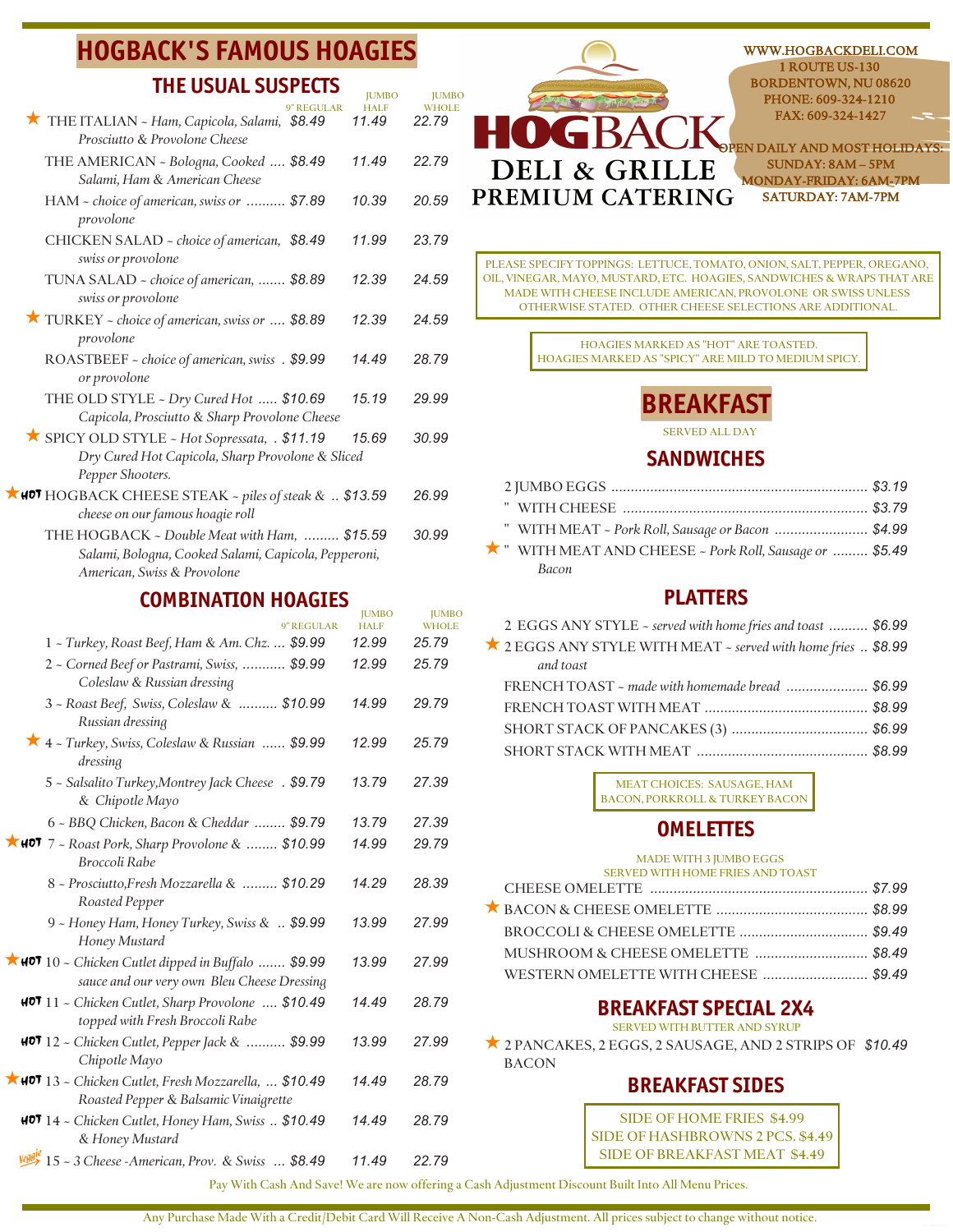## **CLUBS SANDIWCHES**

#### MADE W/ BACON, LETTUCE, TOMATO & MAYO ON CHOICE OF TOAST PLATTER SERVED WITH SMALL FRIES AND COLESLAW

| <b>PLATTER</b> |
|----------------|
|                |
|                |
|                |
|                |

## **SOUP OF THE DAY**

#### MADE ON PREMISES AND SERVED WITH CRACKERS. SEAFOOD BISQUE, STEWS AND CHILI ARE EXTRA.

| SEAFOOD BISOUE, STEWS AND CHILI ARE EXTRA.<br>SEAFOOD BISQUE, STEWS AND CHILI AKE EXTRA. |  |
|------------------------------------------------------------------------------------------|--|
|                                                                                          |  |
|                                                                                          |  |

| <b>SIDES</b>                                         |            |      |
|------------------------------------------------------|------------|------|
|                                                      | MED. LARGE |      |
|                                                      |            | 8.99 |
|                                                      |            |      |
| MOZZARELLA STICKS (6) ~ served with marinara  \$7.99 |            |      |
|                                                      |            |      |

# **HOGBACK JUMBO WINGS & CHICKEN FINGERS**

| TUMBO WINGS (8 OR12 PC) ~ Buffalo, Garlic  \$10.79         | \$15.99 |
|------------------------------------------------------------|---------|
| Buffalo and Honey BBQ. Choice of mild, medium, hot, or     |         |
| insane. Buffalo wings are served with bleu cheese dressing |         |
| and celery sticks.                                         |         |

#### PLATTER SERVED WITH SMALL FRENCH FRIES

| <u>TERNI LIBIN MEN VISI ZAWI LI LANVIZI RETINESIN ZI LISINTER E</u> | <b>PLATTER</b> |
|---------------------------------------------------------------------|----------------|
| CHICKEN FINGERS ~ served with honey mustard . \$7.99 \$10.99        |                |
| BUFFALO CHICKEN FINGERS ~ served with  \$8.99 \$11.99               |                |
| bleuc cheese                                                        |                |

### **WRAPS**

#### PLATTER SERVED WITH SMALL FRENCH FRIES

| <u>FLATTEN ƏENVED WITH ƏMALE FNEINCH FNIEƏ</u>                                                                                                 | PLATTER |
|------------------------------------------------------------------------------------------------------------------------------------------------|---------|
| CHICKEN CAESAR WRAP ~ grilled chicken  \$7.99<br>breast with shredded lettuce, tomatoes, red onion, romano<br>cheese, and caesar dressing      | 10.99   |
| CHICKEN & BROCCOLI WRAP ~ grilled  \$8.49<br>chicken, chopped broccoli, romano cheese, and garlic<br>topped with melted cooper sharp cheese    | 11.49   |
| COWGIRL CHICKEN WRAP - grilled chicken  \$8.49<br>breast with monterey jack cheese, bacon, shredded lettuce,<br>and honey mustard              | 11.49   |
| cdicy<br>CRISPY CHICKEN BUFFALO WRAP ~ chicken  \$8.99<br>cutlet with buffalo sauce, shredded lettuce, tomato, and<br>ranch dressing           | 11.99   |
| CRISPY CHICKEN WRAP ~ chicken cutlet with  \$8.49<br>shredded lettuce, tomato, red onion, and ranch dressing                                   | 11.49   |
| GREEK SALAD WRAP ~ chopped romaine lettuce, \$7.49<br>tomatoes, cucumbers, red onions, hard boiled egg, and feta<br>cheese with house dressing | 10.49   |

## **PANINIS**

| PLATTER SERVED<br>ITH HOMEMAD                                                                                                                            | PLATTER |
|----------------------------------------------------------------------------------------------------------------------------------------------------------|---------|
| BLACKENED CHICKEN - blackened chicken,  \$8.99<br>cheddar cheese, grilled tomatoes and cajun mayo -pressed<br>to perfection                              | 11.99   |
| * BROOKLYN PANINI ~ Italian-seasoned grilled  \$8.99<br>chicken, fresh mozzarella, roasted red peppers and<br>balsamic vinaigrette-pressed to perfection | 11.99   |
| CHEESE LOVERS PANINI ~ cheddar, provolone  \$8.99<br>and mozzarella w grilled tomato and pesto spread<br>-pressed to perfection                          | 11.99   |
| CUBAN PANINI ~ sliced roast pork and ham, Swiss  \$8.99<br>cheese, pickles and yellow mustard -pressed to perfection                                     | 11.99   |
| RABE PANINI ~ broccoli rabe, fresh mozzarella,  \$8.99<br>tomato and kalamata olive pesto - pressed to perfection                                        | 11.99   |
| HBD - grilled chicken, prosciutto, fresh mozzarella,  \$8.99<br>pesto spread, romaine and balsamic glaze on a brick oven                                 | 11.99   |

## **STEAK SANDWICHES**

*roll*

| PLATTER SERVED WITH SMALL FRENCH FRIES                                                                        | <b>PLATTER</b> |
|---------------------------------------------------------------------------------------------------------------|----------------|
|                                                                                                               | 11.99          |
| BUFFALO CHICKEN CHEESE STEAK ~ topped<br><b>KDICY</b><br>\$8.99<br>buffalo sauce and bleu cheese dressing     | 11.99          |
| BROCCOLI CHICKEN CHEESE STEAK ~  \$8.99<br>topped with broccoli, romano and cooper cheese on a<br>garlic roll | 11.99          |
| THILADELPHIA CHEESE STEAK ~ topped with . \$9.49<br>sautéed peppers, onions and mushrooms and cheese          | 12.49          |
| TRIPLE CHEESE STEAK ~ topped with swiss,  \$9.99<br>provolone, and american cheeses                           | 12.99          |

## **CHARBROILED HAMBURGERS**

| FRESH 1/2 LB BURGERS - PLATTER SERVED                                                                                           |         |
|---------------------------------------------------------------------------------------------------------------------------------|---------|
| <b>COLE SLAW &amp; SMALL FRENCH FRIES</b>                                                                                       | PLATTER |
| CHEESEBURGER DELUXE - with romaine  \$7.99                                                                                      | 10.99   |
| lettuce, tomato and red onion on a toasted roll                                                                                 |         |
| BACON CHEESEBURGER DELUXE ~ with  \$9.49<br>romaine lettuc, tomato and red onion on a toasted roll                              | 12.49   |
| ★ SPICY CHIPOTLE BURGER ~ topped with pepper jack,  \$8.99<br>frizzled onions and chipotle mayo on a toasted roll               | 11.99   |
| RODEO BURGER ~ topped with fried onion rings,  \$9.49<br>bacon, BBQ sauce, and melted monterey jack cheese on a<br>toasted roll | 1249    |
| 'SHROOM & SWISS BURGER ~ topped with  \$8.99<br>mushrooms and melted swiss on a toasted roll                                    | 11 49   |